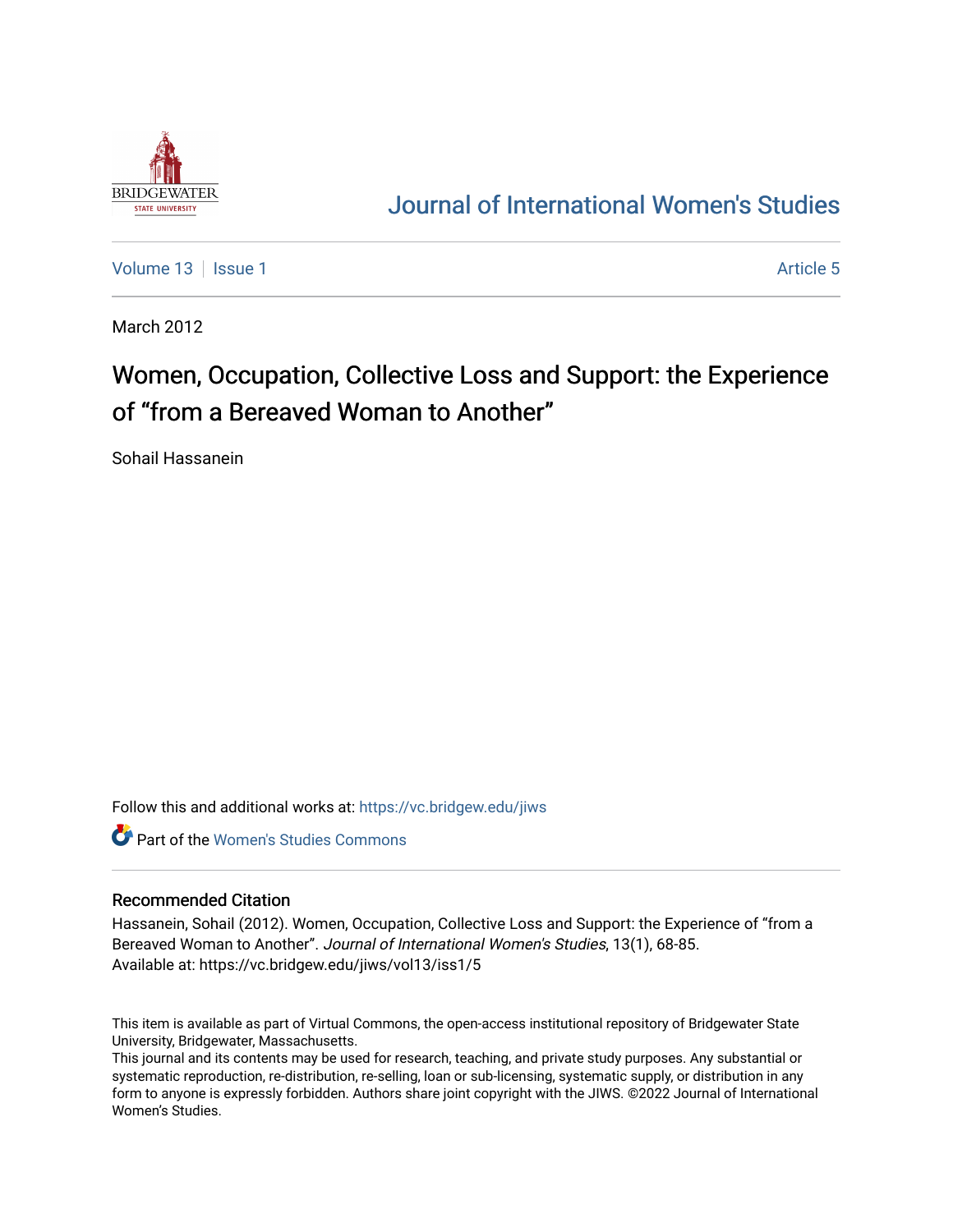This journal and its contents may be used for research, teaching and private study purposes. Any substantial or This journal and its concents had to research these and it requires in the start of the start of substantial or<br>systematic reproduction, Resalem Utilon, Research G. Handbrown-Reefshing, systematic supply of distribution in to anyone is expressly forbidden. ©2012 Journal of International Women's Studies.

## **Women, Occupation, Collective Loss and Support: the Experience of "from a Bereaved Woman to Another"**

By Sohail Hassanein<sup>[1](#page-1-0)</sup>

#### **Abstract**

This study derives its force from experiences of Palestinian women, occupation and loss project that aims at describing and understanding the role of holistic intervention based on the mutual support approach "from a bereaved woman to another." The qualitative method has been utilized, with a view to reaching an integrated description, analysis and explanation of the experience that has been documented in details, through using special documentation forms. The results reveal that changes have taken place to bereaved women and supportive bereaved ones, as a result of participation in support and through training meetings. The findings demonstrate that women have succeeded in expressing the memory and identity of loss and in being conscious of the Palestinian components. The experience of bereaved woman-to-bereaved woman, has proved effective and promising in the alleviation of the intensity of direct bereaved disorders. The study concludes that there is a dire need to develop this experience and provide it with societal and political legitimacy. It is expected that gender roles will be integrated and taken into account in describing, analyzing, explaining and evaluating issues of women and collective loss.

*Keywords:* Women, occupation, collective loss, social support

#### **Introduction**

 $\overline{\phantom{a}}$ 

Going into the experience related to women, occupation, loss and support is a difficult task for professionals, but an experience undergone by bereaved women for the sake of bereaved women may be impossible. This impossible becomes realistic in the light of the project "Women, Occupation and Loss," where the current study tries to focus on its experience. This project and the study were carried out by the Women's Studies Center in Jerusalem and the Swedish association, Kvinna til Kvinna.

It is well known that the West Bank and Gaza Strip, since 1967, are under the Israeli occupation, and since the Oslo accords, the West Bank, in particular is under two authorities: the occupation authority and the Palestinian authority. During periods of significant resistance, such as the first Intifada that took place in the late 1987 and the second intifada, i.e. Al-Aqsa Intifada, that took place at the beginning of 2000, the Palestinian people faced and are facing the various arbitrary and several measures, such as fall of thousands of martyrs and wounded, arrests, torture, house demolitions and organized deportations. This is along with the establishment of a Palestinian authority (since 1996), which is trying to found structures of a state beside the presence of Israeli occupation.

<span id="page-1-0"></span><sup>&</sup>lt;sup>1</sup> Hassanein is an associate professor in social work and criminology at Al-Quds University, East Jerusalem. Together with the Women's Studies Center in Jerusalem and the Swedish association, Kvinna til Kvinna, he has been working with the "occupation ,women and loss" project since 2008.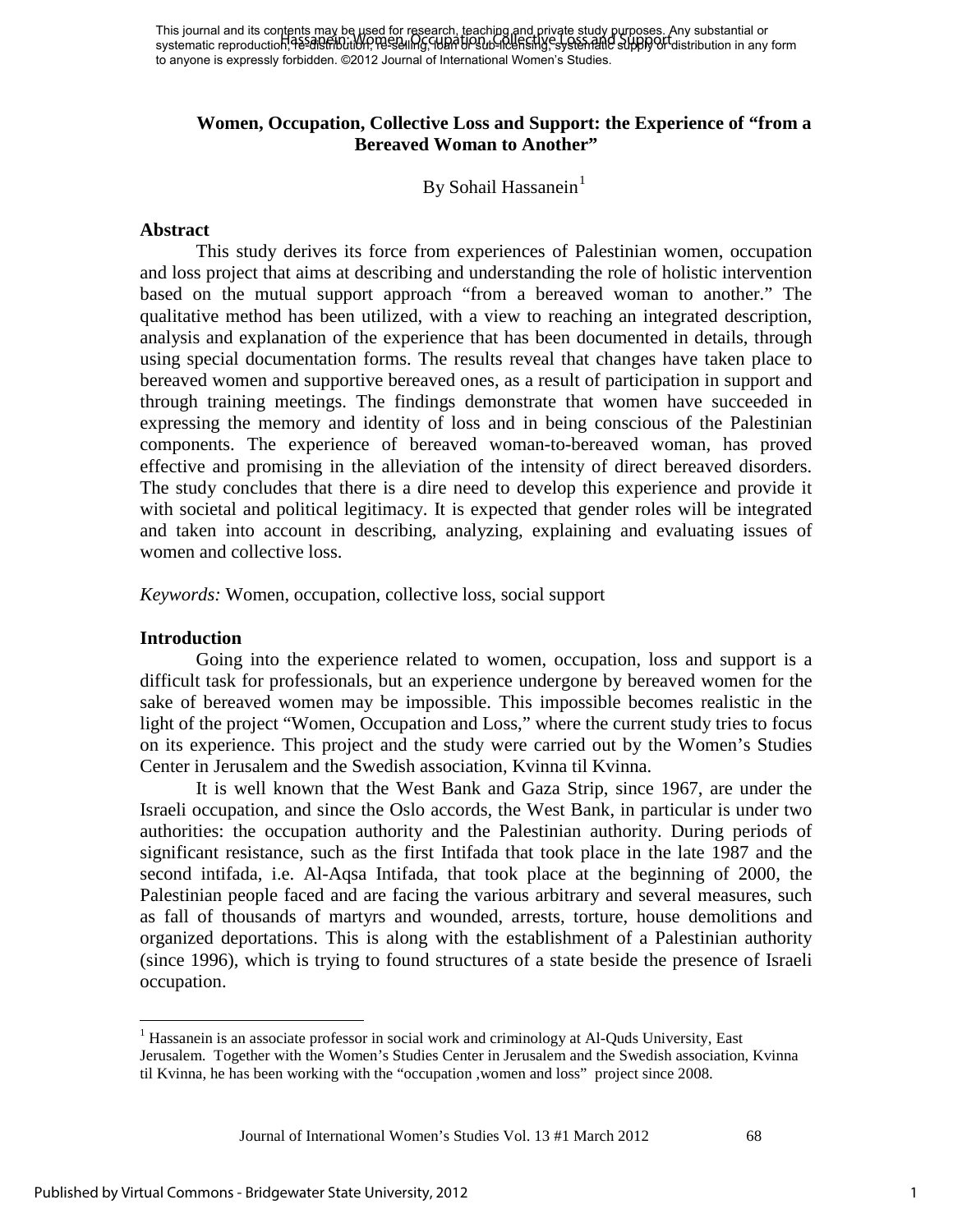It is expected that the occupation will affect women significantly compared to other categories. They suffer with their families in cases of arrest, injury, death of family members, blockade or demolition of their houses. Women are also mothers, sisters and daughters of bereaved women and men, or male and female detainees. These conditions lead to continuous loss, and in many cases women develop symptoms and/or post-loss disorders. These symptoms may appear after months or even years from the occurrence of the trauma.

More than that, because of the absence of the husbands, women are forced to bear the burdens and responsibilities of the families, and because of the conservative society, they are not prepared for these new roles. They are living in a frustrating patriarchal society, which silences women and deny their basic rights. These social realities double their sufferings in addition to their suffering from the repressive and arbitrary measures of the occupation.

Thus, political and military contexts produce documented statistics, where the number of martyrs killed since the outbreak of the "Al-Aqsa Intifada" (in the period between September 29, 2000, and December 31, 2009) in the three areas of the study is as follows: in Bethlehem area - 140 martyrs, 15 of them are female martyrs. In Nablus area, the number of the martyrs is 568, including 31 female martyrs. The number of martyrs in Jenin is 414, of whom 24 are female martyrs. Of the total 2183 martyrs, there are 124 female martyrs (The Palestinian Central Bureau for Statistics, 2010).

As for the number of prisoners: their number before the Al-Aqsa Intifada was 794 prisoners in the various prisons of the occupation and then rose to 7,500 prisoners until October 2003. According to the statistics of the Ministry of Prisoners Affairs (The Ministry of Prisoners Affairs, 2010), the number of prisoners in Bethlehem area is 562, 1094 in Nablus and 877 in Jenin.

In general, data shows that about 7,500 prisoners had been arrested since the outbreak of the second intifada. The number of those who have experienced detention is estimated at 750 thousand Palestinians since the beginning of Israeli occupation of 1967, including more than 10 thousand Palestinian women, and more than 70 thousand detainees since the outbreak of Al Aqsa Intifada, including more than 900 women (Abul-Hassan, 2010).

### **The Project's Context**

The factors for proposing the project of working with the bereaved women were realistic and resulting from the occupation measures against the Palestinian people, where it is natural that women are among the most affected. The bereaved women are those who followed the issues of prisoners and wounded in their families and in the families of relatives and neighbors.

The project involved women who possess dual force: as mothers who insisted to continue in caring for the family despite the very difficult circumstances, and as women who are able to afford their status as victims of occupation, especially in the adoption of further new roles. The focus, in the first phase (2002-2004), was on the bereaved women in three areas, which are considered "hot spots" in terms of procedures of the military occupation, namely Nablus, Jenin and Bethlehem. The objective of this phase is to develop Palestinian strategies commensurate with the reality of the Palestinian bereaved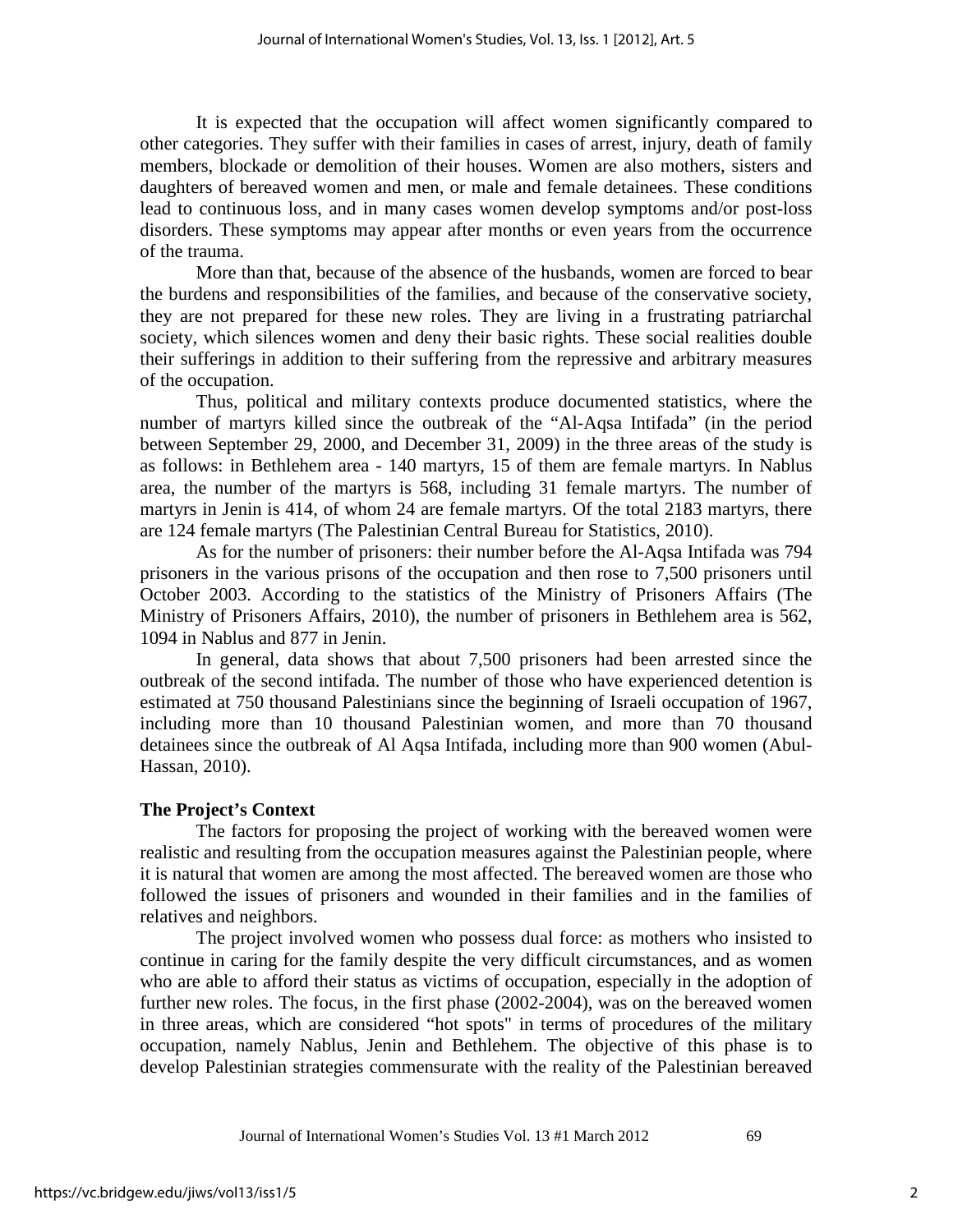women and enable them to cohabitate with the loss as best as possible (Abu Baker, Kevorkian and Aweidah, 2004).

At the second phase (2004-2007), the intervention approach was developed in terms of adopting the bereaved survivors as supporters for newly bereaved women, in order to widen the circle of intervention in the regions What also distinguishes this phase is the deeper understanding of the needs of the bereaved women, with the aid of the supportive bereaved women, and through taking into account a perspective characterized by cultural and gender sensitivity. It is considered an attempt to make the voice of the woman heard in a culture dominated by men (Espanioli & Aweidah, 2007).

In the third phase (2008-2010), a decision had been reached on strengthening the application of the approach of "From a bereaved woman-to-bereaved woman," taking into account that the project has the most obvious structure and the trained manpower to work with the bereaved women. They are the supporters, coordinators, facilitators and trainees, where the trend is to document this approach in preparation for its circulation at the organizations working in the same field, as well as circulating the model at other areas in Palestine and the Arab region in light of the increasing numbers of women at risk of trauma and loss as a result of different political and military conflicts.

In each area, one coordinator works in collaboration with four new supportive bereaved women and four old supportive bereaved women, where they work as a team under the supervision of the central project coordinator and the project consultant. Work is done within four areas of support:

First levels: Individual support, which aims at intervening directly in the post-loss stage to help the bereaved woman in facing the trauma and returning back to normal life as soon as possible. This is done through two supportive women who will head to the bereaved woman to work with her directly and help her to discharge and exercise all the rituals that can assist her later.

Second level: Group support, through forming established support groups, where two supportive women work with them, the first is an old supportive bereaved woman and the second is a new supportive bereaved woman. The group support aims at providing psychological comfort through psycho-social support within the groups that share in the loss, where the bereaved women share their experiences.

Third level: Community support, through increasing community awareness of loss and the mechanisms to deal with it to ensure the availability of a community environment supportive to the bereaved women, where the supportive bereaved women hold seminars and lectures in coordination with the different social institutions, where they offer their experiences and explain the exercised community-based errors that increase the burden of loss on the bereaved women and contribute to increasing their suffering, as well as the alternatives to be developed in the community.

Fourth level: Training and guiding the supportive women, where the old and new ones are involved individually in a training program in line with their needs during implementation of the support meetings for the bereaved women.

In general, the measurement process focuses on the examination of changes in the new bereaved women and the supportive bereaved women on three levels: behaviors, emotions and thoughts. In particular, we measure the success of support practices through achievement of the following changes: commitment of the supportive bereaved women by continuing to work with bereaved women through the finalization of the project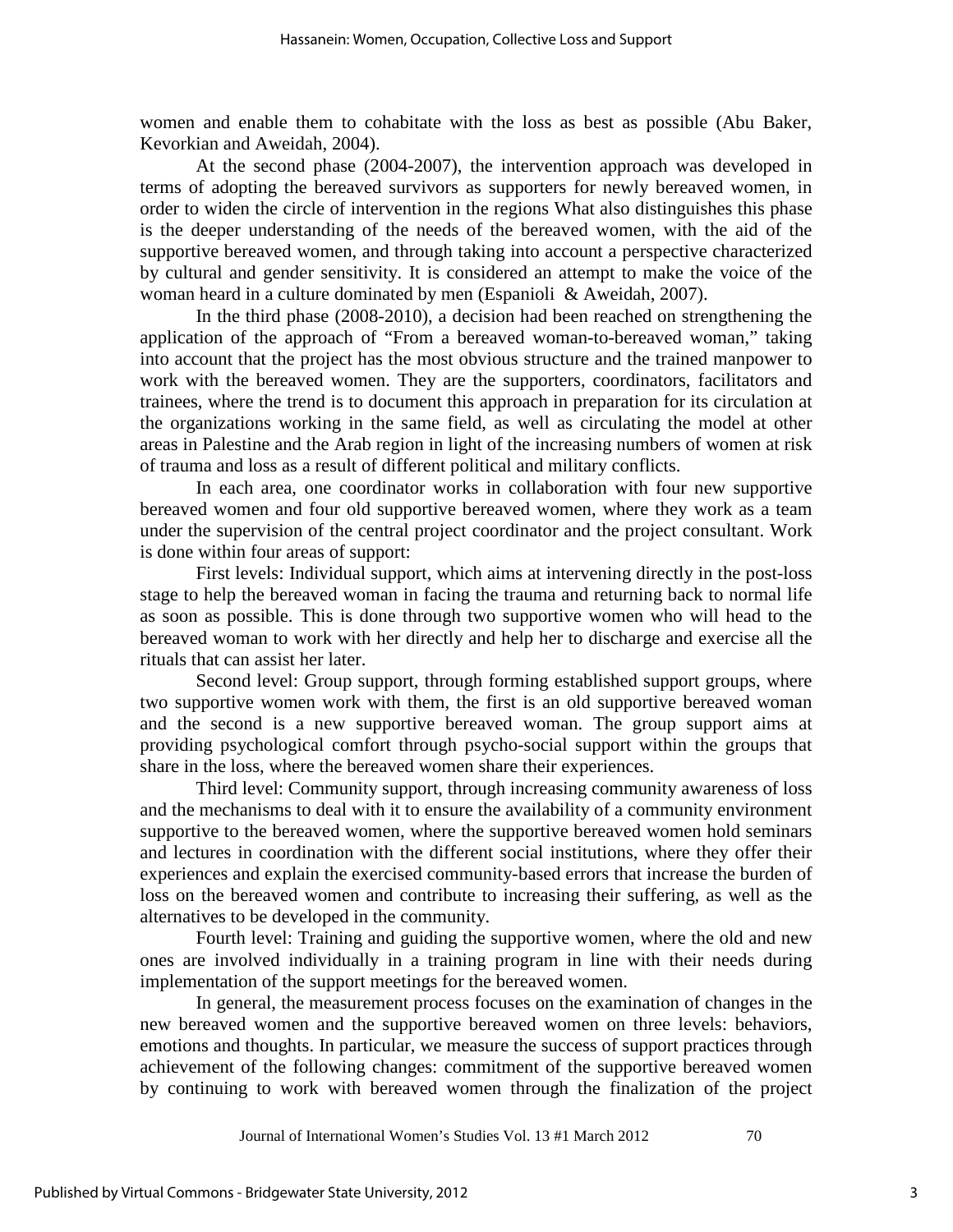implementation and beyond; the desire of the bereaved women to integrate and participate effectively in the support meetings; the bereaved women's perception of the significant changes in their communication, especially with spouses, children, relatives and neighbors and the supportive bereaved women's perception of concrete behavioral, intellectual and emotional changes in the context of everyday life and in the context of support processes for the newly bereaved.

# **Aims and Questions**

The main interest of the study is to develop a Palestinian holistic approach, which is more sensitive to the cultural, economic and political elements, and through which we can access the groups of bereaved women, who are victims of (arrest or injury, for example) or the loss of a spouse, family member, relative, home or any property as a result of practices of the occupation.

Therefore, the aim of study is to provide a set of conclusions and recommendations stemming from the examination of the effectiveness and efficiency of the support approach of "From a bereaved woman- to- bereaved woman."

This goal is based on a set of questions that the study attempts to answer. The most important questions are: what are the loss's symptoms of Palestinian women? How to deal with these symptoms at the individual, group, community meetings and through a training program? What are the basic outputs, effects and impact which represent the result of project's activities and inputs?

# **Population and Methodology**

The study uses the qualitative method that describes the most important practices of the intervention experience with supportive bereaved women.

 The study population consists of an intended category comprising all women who took part in the third phase of the "Women, Occupation and Loss" Project. Ninety four supportive and bereaved women have been the subject of the current study, in addition to - 94 members of their families and people who voluntarily participated in the project from the 3 areas (Bethlehem, Nablus and Jenin), 70 of which have been newly bereaved.

It is obvious that most of the population of the bereaved women have suffered some sort of loss: imprisonment, a martyred husband or a martyred family member (approximately 77% of total), while 12% of bereaved women have suffered multiple losses. The data indicates that most bereaved women and supporters are married (71%) and widowed (21%), whereas the majority of widows are from both Nablus and Jenin. In the project, 50% of participants have less than 9 years of education. In addition, the data shows that 25% of them are aged 31-40 and 40% of them are aged 41-50 and 24% aged up to 50 years.

The study depends on multiple primary sources for data collection. Quality data depends on the methodology of documenting the experience, such as protocols of meetings of the executive team of the project, the project plan, summary reports for implementation of the project, reports of the field visits made by the project coordinator, and report of the external evaluation. The qualitative data is based on the method of content analysis according to specific addresses that reflect the components of the experience, such as the situation of the bereaved woman before loss, during loss, during support and after support, issues related to loss, relations of family with the bereaved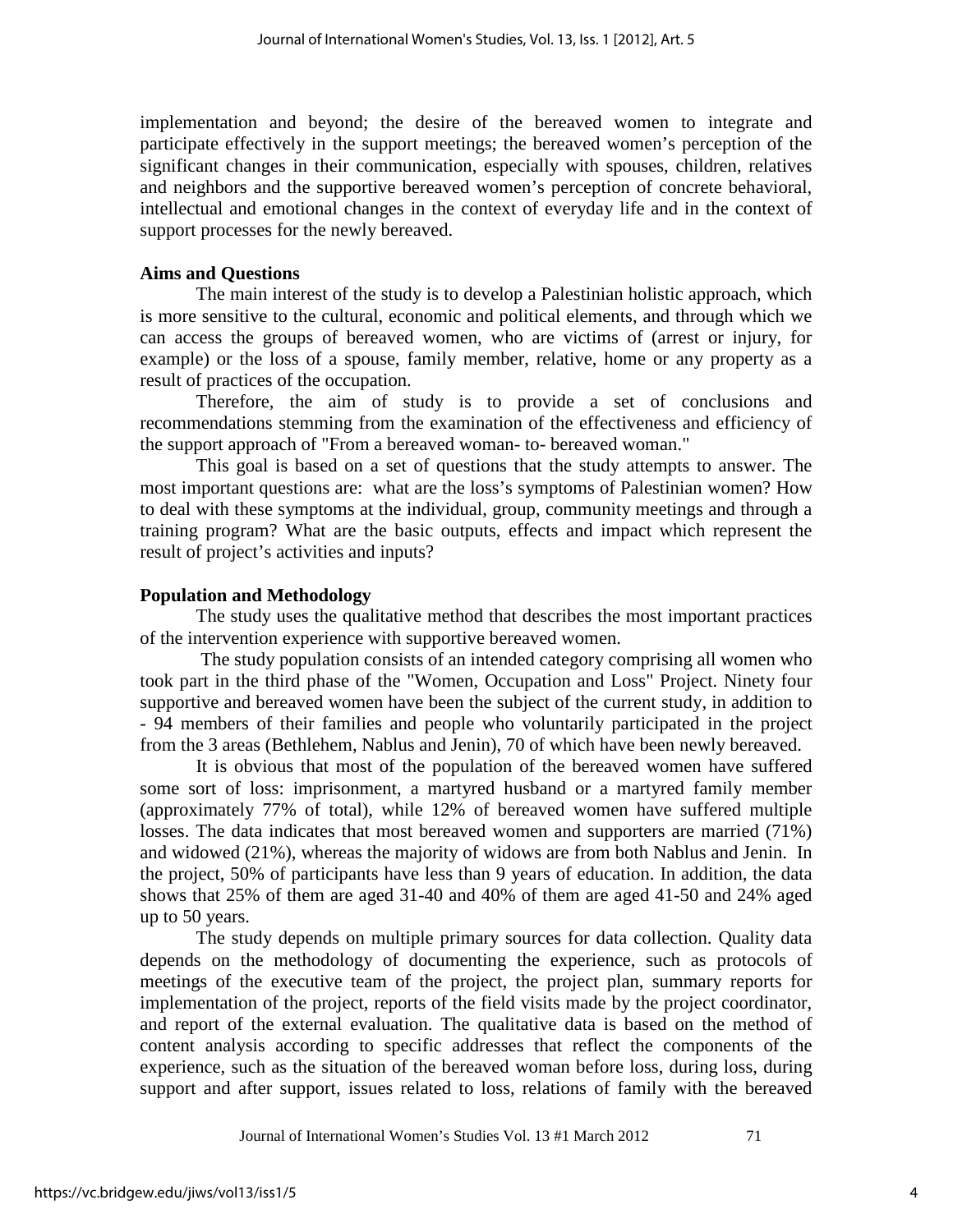woman and supportive woman, support operations, and particularly focusing on the development of support relationship and support skills.

### **Theoretical Background**

In this theoretical framework, the study tries to develop an organized framework about loss and social support made in a context of struggle and conflict.

# *Collective Loss, Gender and Social Support*

Many field studies try to provide conclusions linking loss resulting from wars and situations of occupation, support and gender relations. Studies have shown that social support and gender are important elements to know the entity of the experiences of women in loss situations. For example, two years after the Bosnian war, it was shown that the groups mostly affected by the war were the women who were provided with low social support (Ahern, 2004). Similar studies, conducted in various areas that were prone to armed conflict and organized violence directed by "foreign" military forces, show the importance of social support in the face of the 'post-loss disorders' (Dybdahl, 2000; Stein, 2000).

One of the conclusions reached by different researchers is that the loss resulting from wars is related to gender, not from the perspective of women or men, but from the perspective that the women's trauma is made up in a way different from men. This difference is explained by addressing the components of the cultural identity of women and men in the society and not the physical component of both. For example, women in the time of war (as the case of Uganda) became responsible for the family, and many women have begun assuming new roles in addition to traditional responsibilities such as protection of children and provision of food for the family (Liebling et al., 2007; Liebling et al., 2008). Other studies tried to examine the impact of wars and armed conflicts on gender. In a study conducted in Bosnia and Herzegovina (Hasanovic et al., 2007) no statistically significant differences were available on the extent of the impact of war on gender, where the symptoms are similar for boys and girls.

However, the Arab literature focuses on two approaches which developed and examined the relationship between gender and loss. The first approach: according to the study of Kaddoumi and Al-Helw (2003), the disorders of pressures following the loss were generally higher among mothers than fathers. In concentration on the impact of the national loss on the family members, especially women and children findings of researches (Abu-Nada, 2003; Al-Khawaja (1996; Kevorkian, 2006; Punamaki, Qouta & Al-Sarraj 2007) reflect that groups of women are suffer from loss more than spouses or children. The second approach emphasizes that there is no different male or female reactions to the loss (Al-Majdalawi, 2004; Krenawi, et al., 2004; Shaath and Thabet, 2007). The basic conclusion is that the relationship is important and necessary among four concepts, namely the loss, conflict, gender and social support.

#### *Collective Loss and Conflict's Context*

The interest in Arabic studies on the concepts of loss has increased which focus on the experiences of bereaved men and women (Jarallah, 2006; Nabulsi, 2006; Radwan, 2006; Saleh, 2006). The loss was a central subject of many studies (Abdul-Hadi, 2007; Abu-Dakha, 2009; Taamra and Hassanein, 2010), which concluded that wives of martyrs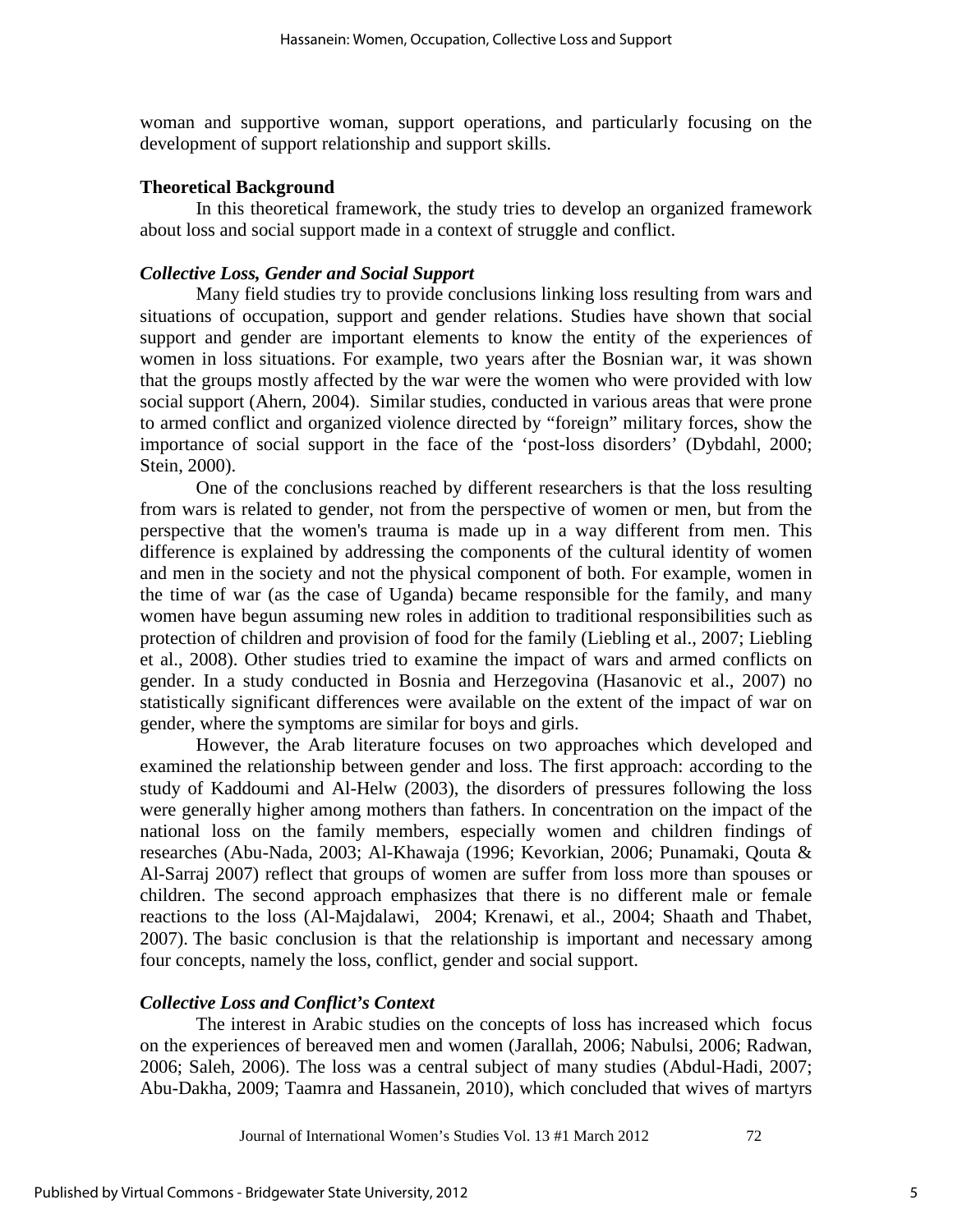suffer from losing the emotional security and stresses resulting from meeting the economic and psychological needs of the family, but her faith in God helps her to accept the loss. Other studies have been conducted in towns that have experienced wars and armed conflicts and they confirm that the loss causes the victim to feel angry and tend to violence automatically in case of danger as a way to protect oneself or to maintain one's entity in the new loss positions (Green, et al., 2000; Klaric, et al., 2007; Robertson & Duckett, 2007; Rushiti, 2005).

In this regard, it is necessary to address the important concept of "collective loss". In this context, there is a loss resulting from the conditions and situations of armed conflict and war. One of the studies that addresses the complications of the armed conflict's situations finds that a loss became a part of the thoughts and feelings of victims and pursue them for many years (Bajraktarevic-Hayward, 2008). In the Palestinian context, what distinguishes the loss is that it embodies a continuous traumatizing violence without any prior preparations. It is a shocking event, which forms a moral disaster which encourages individual self-sacrifice to preserve the collective dignity (the Arab Centre for Future Studies, 2002).

## *Holistic Context of Social Support*

Feminist theories call for the "beneficiaries" to be active in the support process while maintaining the goal of empowerment. In addition, these theoretical trends focus on women's values such as powers, composition of social networks and understanding the situations from the viewpoint of the beneficiaries. Studies of Drumm, Perry & Pittman (2001), Liabre & Hadi (1997) emphasize that the loss environment plays an important role in the lives of the bereaved. So, the weak social support is a forecasting factor for post-loss disorders and stronger than the impact of the loss itself. In addition, the close family environment clearly influences the output of the bereaved woman's mental health.

Women are the most vulnerable to experiences of conflict, and thus the political and military conflict provide women with new responsibility to build families and communities during and after the collective loss. Thus, the necessity to determine the specific needs of women appears, as well as the necessity to provide opportunities through which women can actually express life experiences (Gardam & Charlesworth, 2000; Somasundaram, 2007). These experiences which stress the collective loss trend to use the holistic approach. This trend seems to be important in the oriental societies, which consider the individual who is affected by the prevailing cultures. The individual tends to be a part of the community, so disasters, wars and occupation have stronger complications and impacts in collective communities compared to individual communities (Green, Friedman & Jong, 2003; Litsegard, 2008). Somasundaram (2007) shows that the collective situations, which affect the conservative communities, have an impact on individuals. Therefore, it is necessary to intervene at the level of the family, the local communities and society in general, in order to restore the collective memory and strengthen it as part of the collective to the continuous practices of the occupation.

The "integrative approach" (Kostelny, 2006) suggests working with the bereaved women according to five levels: women as survivors or bereaved, family members (especially spouses and children), members of the community, social service providers and society in general. This holistic framework ensures working together with women in dealing with common experiences. A documentary study from Uganda, for example,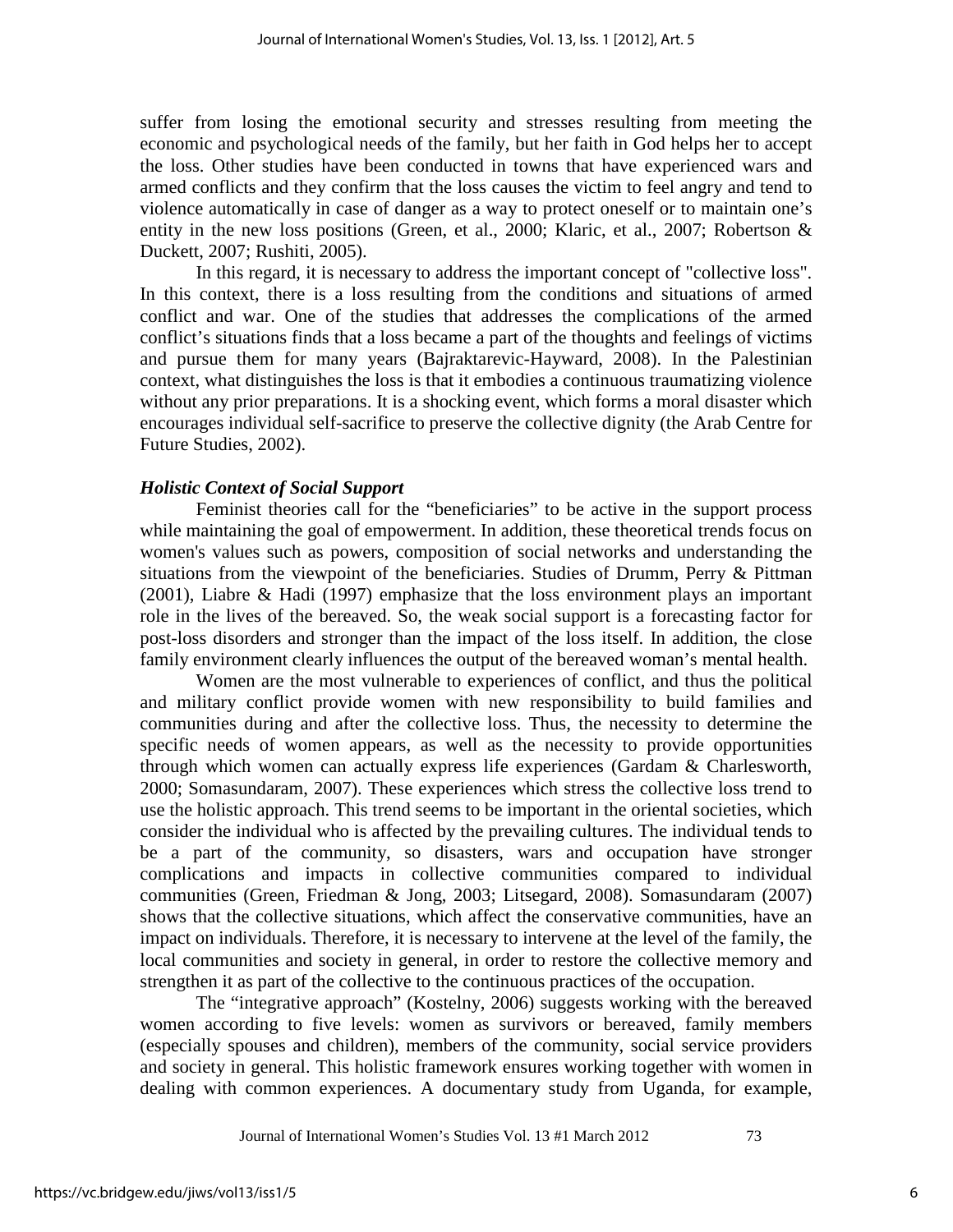shows that the process of sharing others in pain helps to improve communication with self and with the environment, as well as through listening to the bereaved women and immediately after the loss (World Summit on the Information Society, 2005). The experience of victims of wars in Cambodia, as a second example shows that long-term intervention helps the bereaved women detect and explain ways to manage psychological difficulties (Hinton, Navarro, & Pointe, 2006). The Ethiopian experience is a third example, which deals with symbolic memories as communities undergo experiences during the armed conflict (Trapman, 1997).

The Palestinian experience deals with loss, in accordance with the approach of "From a bereaved woman- to- bereaved woman" (Espanioli, & Aweidah, 2007). It means, working from inside the emotional and psychological structure of culture, in addition to removing the power and authority element from the treatment, which makes the psychological support honest, active and fast-acting (Abu-Baker, et al., 2004; Abu-Baker et al., 2006).

### **Results**

### **The Women Prior to Loss**

To delve into the issue of Palestinian women before loss is to delve into their status, socially, culturally, politically and economically, within an occupied society. The key role of women, as they believe, is to maintain their family. They feels home proud: "my home is my son. Economically speaking, "we have everything at home" The husband is the breadwinner. Sometimes, the mere presence of the husband with his wife and children, though jobless, would relieve his wife considerably, as regards cares and children's responsibilities. Bereaved women assert that they are confident in their fortitude, which affords them endurance against the hardships of life; even though the dominant mentality is that they have no complaints. They think about the future of their family and children "we were so happy, me and the folk, that we got him married."

Before loss, some women suffer from several social problems such as divorce and the other resultant problems: custody of children, being torn between father and mother, assuming responsibilities, parents' rejection for staying with them or problems with her in-laws. In addition, there are some other harsh, day-to-day conditions such as death of the husband and assuming the responsibility of the children in his stead; at other times, she may have experienced previous loss or a family member in danger (pursued or wanted) "for a year and a half, I was tortured because, before my son was martyred, he was wanted. I couldn't sleep at all."

In this context, it is evident how tense the life of women is before loss. On one hand, they are expected to attend to the children and treat them with tenderness. On the other, they are expected to replace the father, or "the man." Assuming these roles are not simple tasks to women. Nonetheless, the Palestinian woman suffers from tensions and worries, not only because of the social, economic and political conditions under which every Palestinian family lives, but also because of the fact that her husband or son is pursued, imprisoned, injured or martyred; or because her house is destroyed or she suffers from multiple losses. This period is considered the loss period and it is accompanied by traumas, in addition to psychological, social, and economic repercussions.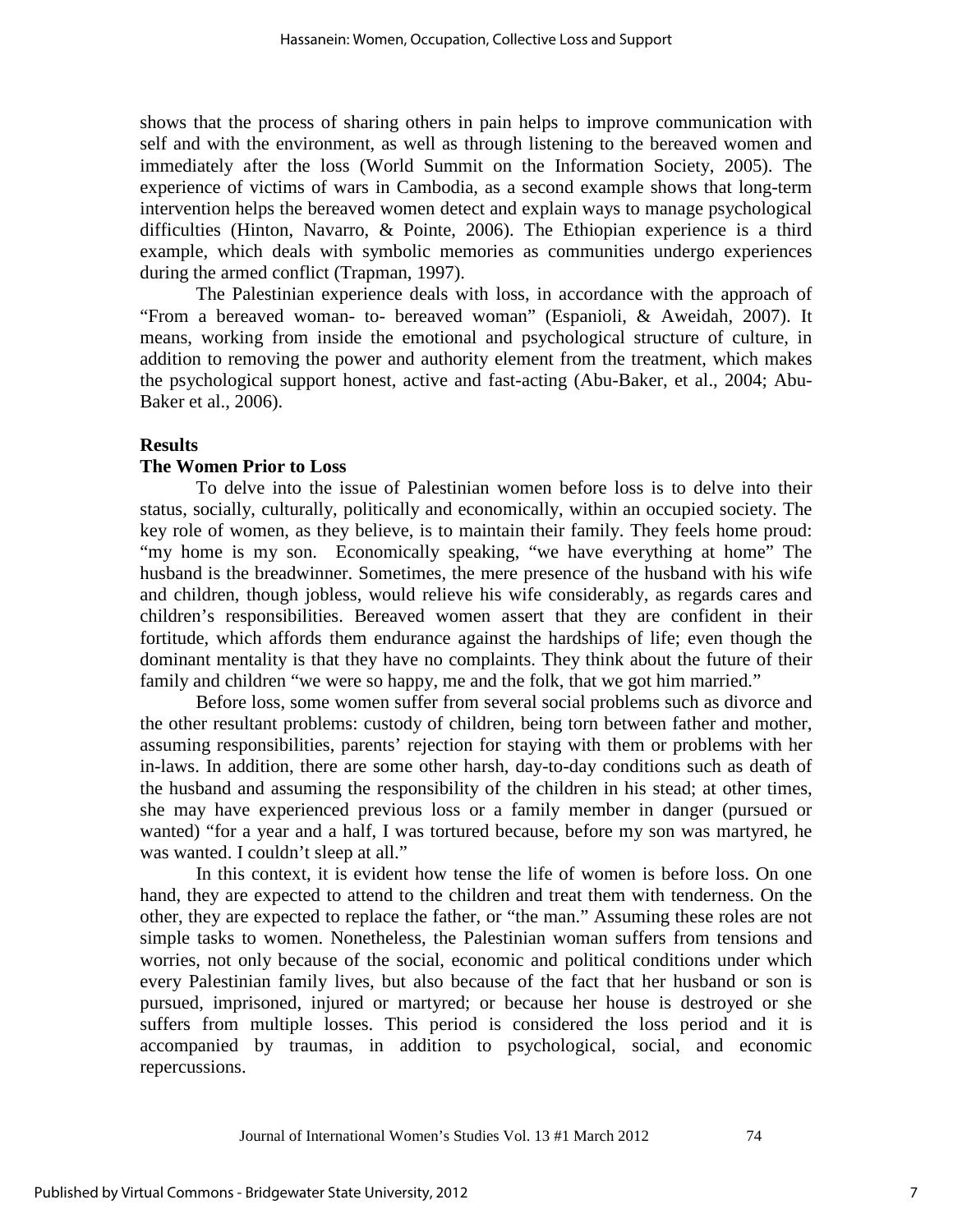# **The Collective Loss**

Reactions to the incidents of loss vary among women. Some react by screaming, crying and slapping their faces; some by a momentary silence, followed by bursting into tears; some by longer silence until they accept the silence and do not realize the gravity of it, then the heart-wrenching and the suffering begins; while others react by thanking God that her son or husband was martyred; so, she prays a lot.

Often, the bereaved women feel huge responsibility towards their children, particularly, after the husband is lost; they bear the burdens of the house, loneliness, constant sorrow and chronic physical diseases: "it's always sorrowful; I developed high blood pressure"; another says, "I have developed a glandular disease, out of sorrow"; a third says, "my condition is really bad; I complain of everything and I go to doctor's quite a lot." There are some contradictions, which is normal in the case of loss. Some couldn't bear to stay at home; they felt it like a grave "the house is like a tomb; my son is in jail," while others locked themselves up at home "I no longer get out of the house; I don't go and visit any one." She has isolated herself and spent her time sleeping or staying alone "fed up, sleeping, I don't talk to anyone." In the event of losing her house because of demolition, she might be torn between neighbors' houses or those of her children.

Such loss substantively imprints on the bereaved; it debilitates her; she grows nervous; she does not do the house chores, like cooking "I stopped cooking the food my son likes." If she did cook, it would be unwillingly and reluctantly "anything I do, I do it half-heartedly." Some women have abstained for a while from cooking some of the food their sons like and refrained from being in the places they used to be.

What these women are experiencing is "an imbalance," "an upside-down" life, physically, psychologically, socially and economically. "My life has turned upside down," or "life itself just stopped; it's the end of the world. I am shattered. I don't sleep at night." They now view life from a different angle "it's a hopeless life; nothing is good" and "I feel older than I really am."

More roles have been added to the bereaved women as well as new tasks assigned, particularly at home and generally in life. She spends her time, in trying to visit an imprisoned family member and going to the concerned institutions. She suffers from the long time consumed in issuing permits and moving between prisons. In case he was injured, she would follow him to the hospital. Moreover, she is also stifled by domineering people around her, like her in-laws and her own parents. They put a lot of pressure on me "the reason I left him is because my brother-in-law hits me. That's what made me refuse to come back home."

The bereaved woman treats her husband in a nervous way if he is at home and for the most trivial of reasons "I grew very short-tempered and tense, I didn't do anything in the house. I keep saying I want to see my son." The relationship weakens, sometimes to the extent of severance "I stopped attending to his demands and wishes," "I don't treat him well and don't like to be close to him." On the other hand, some husbands blame their wives for the loss "he grew short-tempered because he thinks I am responsible and I am the reason the boy and the girl got detained."

The bereaved woman lives hard times and becomes tense in her relationship with children. This may be out of fear for them and it affects her relation with her children "I became very short-tempered with them: I beat them, reason or no reason." She cannot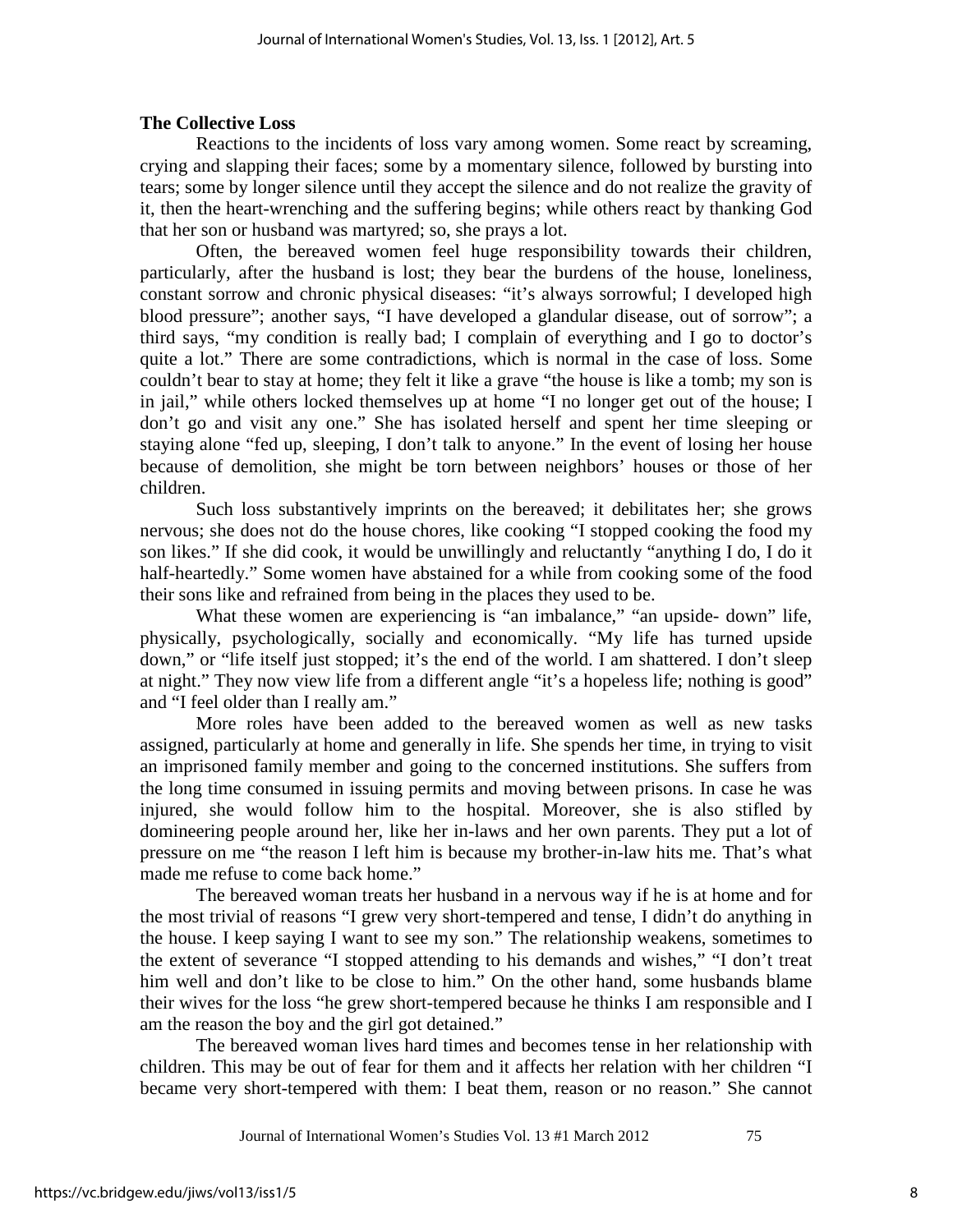bear any disturbance "when my children quarrel with each other, I leave the house. They get on my nerves. See, how my hand shakes."

In addition, bereaved women express that the relationship with neighbors is "good and normal, even though they don't visit as much as they used to, only in occasions, sickness or imprisonment." As one of the bereaved women puts it, "my visits to them have decreased after my son's incident ... just a few visits if I had to." Some women assert a strong relationship, especially in the case of losing the house; the neighbors hosted them in their houses and shared with them everything. Thus, neighbors play a key role in helping the bereaved woman, relieving, standing by, supportive and feeling for her.

Reactions of Family and Neighbors towards Bereaved Women and the Loss: Sons, daughters, husband, mother-in-law and neighbors are much the same. All family members interviewed provide data on the difficulties lived by the bereaved woman. The dominant impression is that the bereaved woman is the one who suffers from the loss; and that it's relevant to her only. Most reactions are sympathetic, sorrowful, wistful, and supportive.

Part of the surrounding persons focus on the nature of the changes that overcome the bereaved woman in terms of thoughts, feelings and behavior. A daughter of one bereaved woman says that her mother "is devastated, tense, torn, always confused, fearful, lacking self-control and surprised. She doesn't talk to people." It is felt that the bereaved woman demonstrates contradictions: sometimes, she acts in this way; other times, in that "sometimes, she acts calmly; others, nervously" or "she acts mysteriously and reservedly. She doesn't open up." The following sentence reflects indeed the situation of the typical bereaved woman as described by a son "my mother is always lost; she doesn't know what to do. She's always thinking of her jailed son."

The bereaved woman's sense of guilt dominates the thinking of the family members. In their opinion, the bereaved woman feels that she is to blame that her son or daughter got imprisoned "her morale is dashed because of the imprisonment; she feels remorseful and guilty", or "she always thinks about the prisoner, wondering whether he's eating or not… she feels that someone is missing." There are different reactions to an injured son "she feels incomplete, especially after my brother got injured." These examples reflect how the family of the bereaved woman is aware of her difficulties and needs.

### **Bereaved women's needs during loss**

Bereaved women realize their need for psychological and moral support, their need for a feeling of psychological relief, calmness, serenity and uplifted morality; "I am trying to change myself and forget the hard days I have lived." Another bereaved woman expresses the importance to vent her emotions and alleviate her pain: "I like talking about my problems and get everything out of me" or "I want someone to listen to me. I couldn't find someone who would. I want someone to stand by me."

The bereaved woman expects the support to provide her with hope in life and alleviate the loneliness or the frustration she feels; "it could make things easy for me and give me security. I now feel frustrated; and I need someone to support me and soothe me; I need to tell what's inside me." The bereaved woman feels weakened, thus, she expects the support process to help her to "become strong." She also feels that, with the power of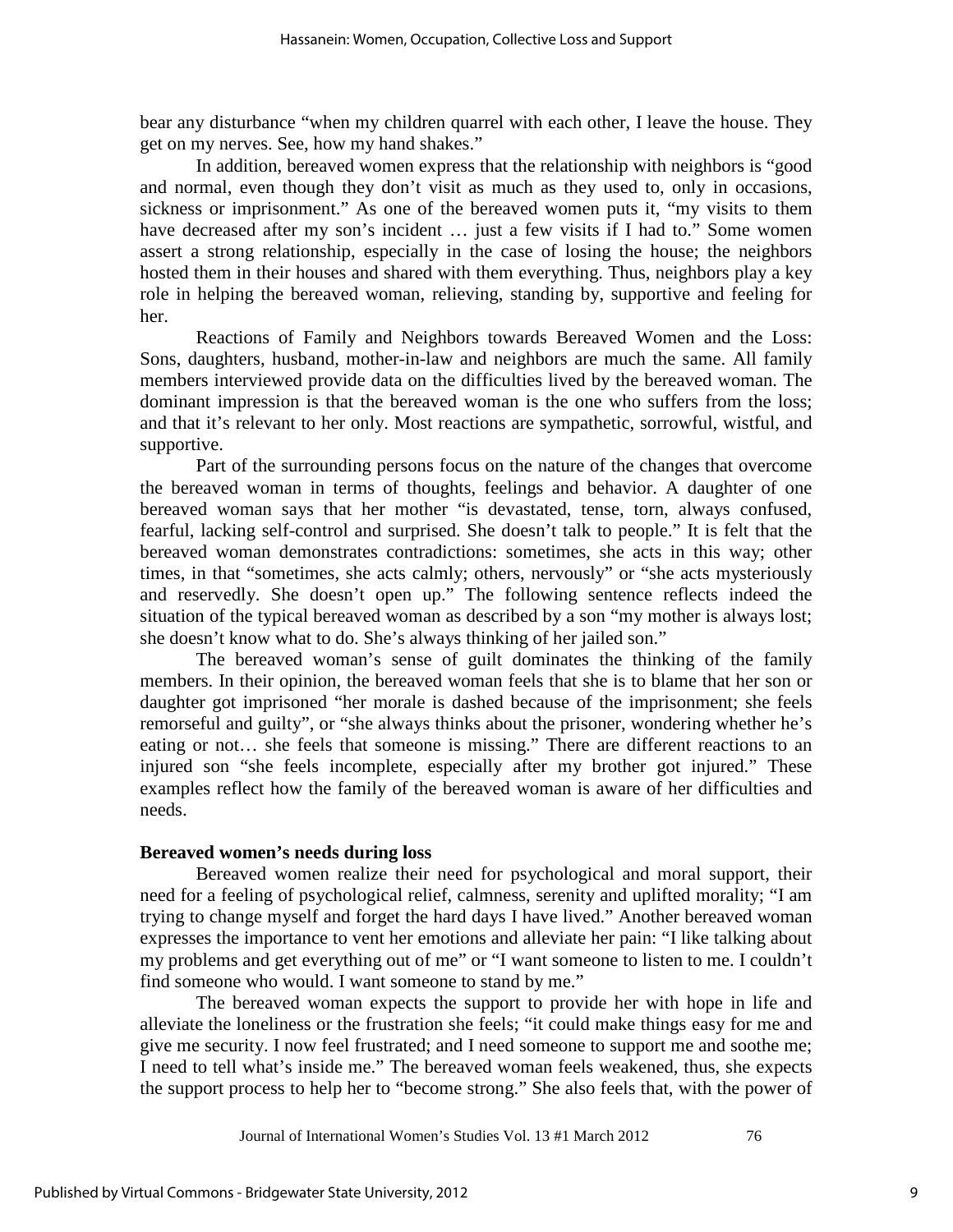knowledge, "she would learn new things and information." She expects to be able to deal with her loss and boost her resilience in the event of receiving the news of a fresh loss. Sometimes, the bereaved woman feels strong; she wants to talk and speak up about her experiences; she wants to "talk about prison visits, how children miss their father, and their insistence on visiting the graves." Another bereaved woman expresses that strongly, with a huge innate power: I like talking about martyrdom, children and injury. I myself got shot in the hand and my husband in his shoulder. It doesn't matter; I'd rather talk about my son to everyone."

One bereaved supporter sums up her future role under the Palestinian conditions: "I am always ready to support others because this makes me feel special. This is an important role. In our besieged, occupied society, we are in desperate need for this type of support."

# **The effect of the support experience**

A newly bereaved woman says "I felt a huge change in my life, though I am not nervous in running my family affairs and my daily life; my son's imprisonment has had negative impacts because he was away from me." Another bereaved woman says, "I was bad; I couldn't see people or work, but when the supportive bereaved women came to me and asked me to join the group to console myself, I felt hesitant. When I went and tried it, I felt so happy and depressurized."

Individual, group and community meetings have created common bonds and contributed to raising loss issues, without hesitation or worry, with full confidence, boldness, honesty, comfort and emotional and intellectual involvement. The bereaved women have tackled issues that reflect their needs. Thus, they have gained many experiences through careful listening during meetings, the accompanying respect of opinions, acceptance and confrontation, all affecting their daily practices.

Most bereaved women have expressed changes on the levels of themselves, family and society. Expressing difficult emotions is itself a change. Many times, bereaved women have expressed hard emotions; ones that we find it hard to listen to, or may not believe that such feelings existed. In the event of loss, one feels gloomy even depressed. The power of the bereaved woman here is like the rest of them: expressing strong emotions, while at the same time thinking about the change that has happened to her.

Bereaved women felt hopeful after the support. However, the conditions imposed by the Occupation are, many times, more powerful than support. A bereaved woman feels that hope exists after the support and that is what is comforting her; nonetheless, the conditions of her family are unbearable: her husband and sons are jobless; "we live in one room, six people. I learnt how to be patient from the support group; I learnt how to depend on myself. With all the crying and tears we have to move on. This bereaved woman has expressed her feelings in an unbelievable way: she could not cry or talk about her loss. At the start, she was shocked; she only listened to others. As time went on, she felt encouraged and was able to talk about all that is painful to her: about her martyred son, the imprisonment of her other son, her divorced daughter and her sick, jobless husband, in addition to the poverty she lives in. In the last meetings, she talked profusely about what is troubling her and requested help in finding solutions.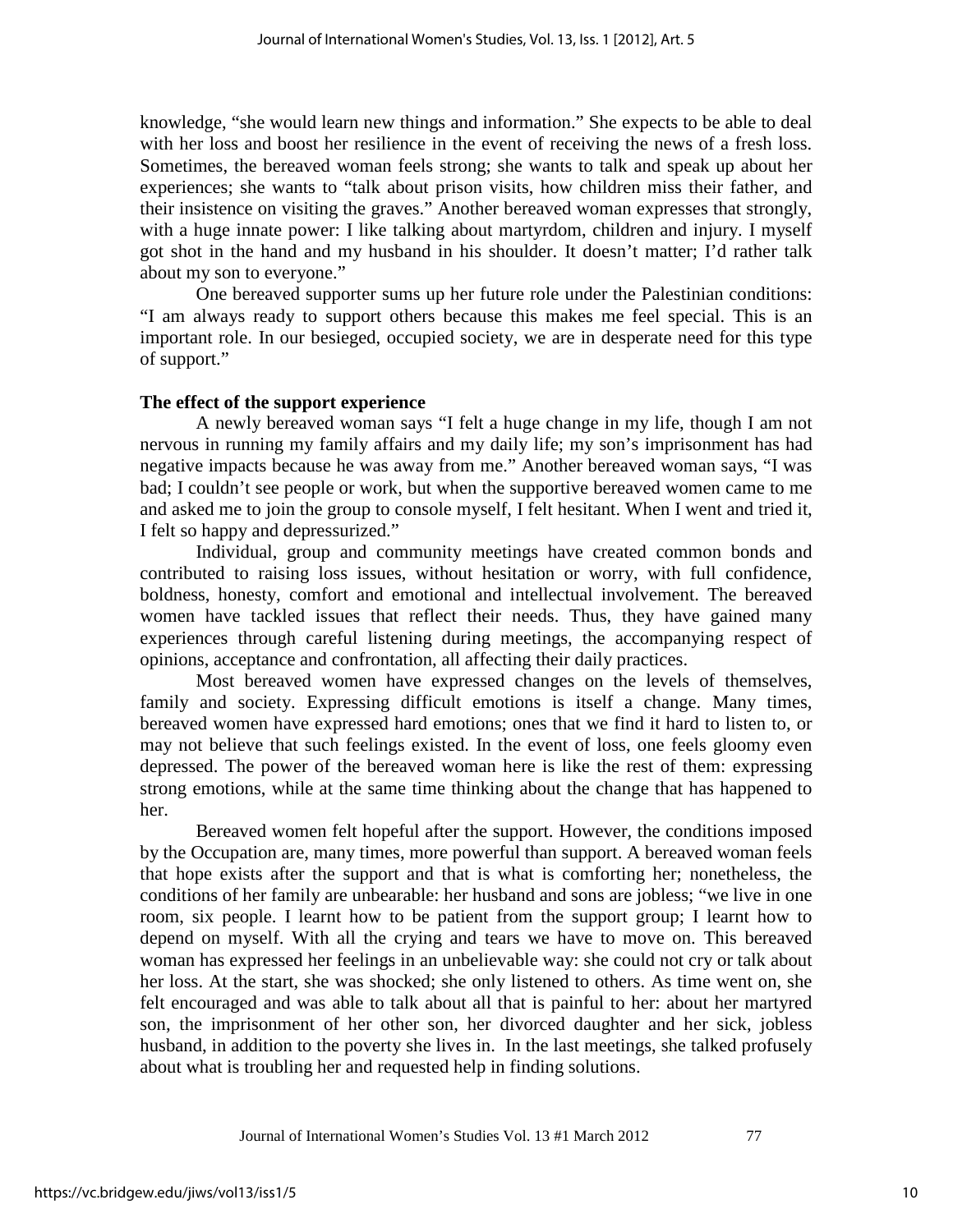Another bereaved woman reflects the situation of the Palestinian society, living in the big prison because of the Separation Wall, the constant security measures and practices. She missed her husband, and her jealousy of her brother-in-laws and their wives. She talked about her farewell to her husband and about her relationship with her sons and daughters. She looked better than before with every meeting. Thanks to the atmosphere of confidentiality, embracing and love, she was able to surpass many of the loss symptoms.

Bereaved women realize the factors and the circumstances relevant to the loss; they stopped blaming their husbands. A bereaved woman convinces that her husband "is not to blame for my son's loss. This is all destined. Thus, after support, she got closer to him and became aware that his presence relieved her and her family. She has been chosen to be a member in the loss group. She feels nervous and at the same time, she is the wife of an imprisoned husband. Her son was imprisoned, during the meetings. The supportive bereaved woman has given her ample time to talk about her son's detention and the other bereaved women shared with her their own experiences. She believes that life moves on and that what happened to her had all been destined. She believes that she has no right to blame anyone.

Such changes, particularly in perception and realization of self and family also lead to a renewed consciousness, even a renewed energy, with respect to society.

In summary, the support experience has evidently contributed to making different changes to bereaved women: alleviating the intensity of the tensions that accompany and follow the loss, making intellectual and emotional changes for them, thus leading to behavioral ones evident in dealing with family members and the members of their milieus.

The question to be asked here: do husbands realize the changes that have taken place to the newly bereaved women? and how?

The majority of bereaved women's husbands agree that the support experience has affected supportive women positively, as evident in the tangible changes in their performance at home and outside. Husbands realize how special the project is and how far-reaching in accomplishing the woman's leading role. Husbands are aware of the substantive change that has taken place to their wives: she takes part again in farming. This is a significant point: an old memory is recalled to the pre-loss situation "at that time, he used to go with his wife to farm his land, the source of his living, today is not like before: she takes care of me. Every day, she goes to the land and we share together all the work of the land.

Husbands realize that bereaved women's supporters are truly leaders. "She now likes to sit with people and guide others if she sees any incorrect behavior. She is now popular and everyone seeks her advice"; "she now visits people and support them in hard times, at the time of loss and at others. She likes assisting in all cases. She goes out; she sees the whole world beautiful and she is happy and comfortable" and "she has become strong, courageous and patient. She takes part in supporting women in all stages and types of loss."

Both loss and support affect gender. As has been mentioned earlier, losing a relative or a dear one leaves enormous impacts on the person who suffers; that is the hard experience. The feeling of loss is rampant in the Palestinian society to a great extent, leading to a state of collective loss. The loss experience and the following support,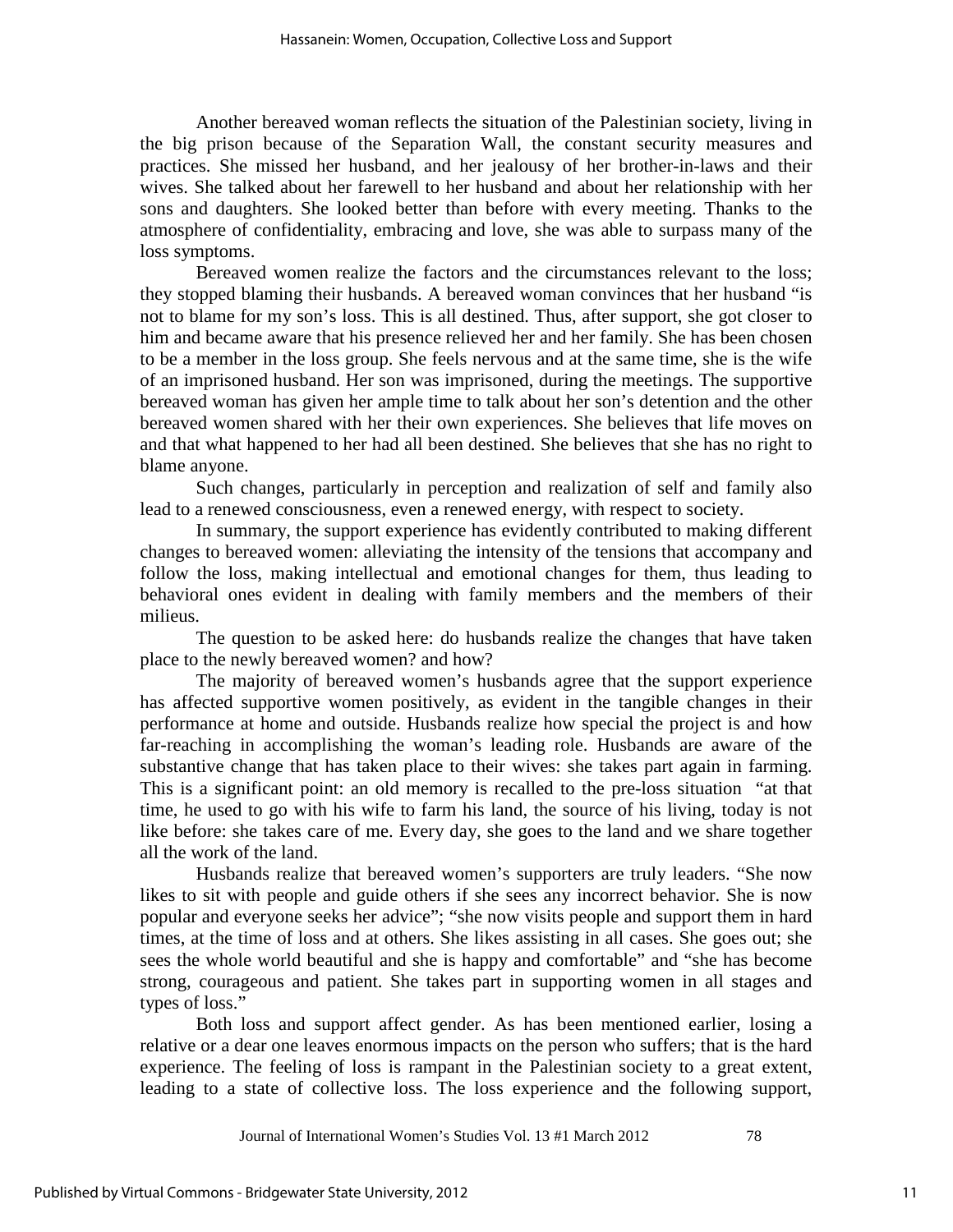bereaved women's and her family's realization of the importance of the changes happening to them, thanks to support, lead to several changes, as regards gender relations: these reshape relations on the basis of the renewed roles of the bereaved woman within herself, her family and her society.

## **Discussion and recommendations**

This study deals with two significant concepts: collective loss resulting from occupation and holistic support, both of which are correlated. Apparently, support stemmed from the loss memory, or, a forgotten tragedy. However, the truth about loss is power itself and support comes from that power, which is developed by the bereaved woman, out of her loss.

In addition, the Palestinian women face the question of maintaining their status, under the cultural patriarchal system that oppresses for the mere reason of being women. This double captivity creates a strong being, ready to go through any new experience.

Within the experience of the project, the study attempted to describe and analyze the conditions of both bereaved and supportive women themselves in different stages: pre-loss, during-loss, during support and post-support as bereaved women and supportive ones see themselves and as seen by their family members. Nevertheless, the condition of women, as expressed by them, has changed with loss. Results of some studies have revealed that women suffer from psychological and physical disorders, worry, fear, and distrust in oneself and in others, in addition to depression and despair (Owaid and Fraige, 1996). On the other hand, results of other studies, conducted in countries that have gone through or are going through wars and occupation, have revealed that national loss leads the victim to feel automatically angry and violent when she senses danger, as a defense mechanism to protect herself or maintain her entity in the situation of loss. She suffers of symptoms for a period of up to 10 years after the war (Klaric, et al., 2007; Green, et al., 2000; Rushiti, 2005; Robertson and Duckett, 2007). However, these experiences are different from the experiences Palestinian women go through, given the fact that occupation persists and the threat is chronic and it is also different from the wars that may end.

The Palestinian experience is one of a kind, given that it is taking place in the context of Occupation that dominates over people and land. With the loss, the tensions intensify: the Palestinian women suffer from tensions and worries, not only because of social, economic and political conditions in which every Palestinian family lives, but also because of their pursued, detained, injured or martyred husbands or sons; or because their houses have been demolished or because of multiple losses (Al-Nablusi, 2006; Jarallah, 2006; Saleh, 2006; Redwan, 2006).

Experiences of numerous projects, conducted in military struggle reflect that the most affected groups or categories by such circumstances are women who do not have enough social support to deal with loss. Therefore, the support provided to women is considered significant and gender-related (Ahern, 2004; Kawachi and Berkman, 2001). Similar studies reveal the importance of social support in facing post-loss disorders and assert the significance of such support, particularly among women, as compared to men, because women are most susceptible to such disorders. This does not entail that men do not need support; they do, but perhaps differently (Dybdahl, 2000; Stein, 2000). In line with these experiences, work has been devoted to women, adopting support strategies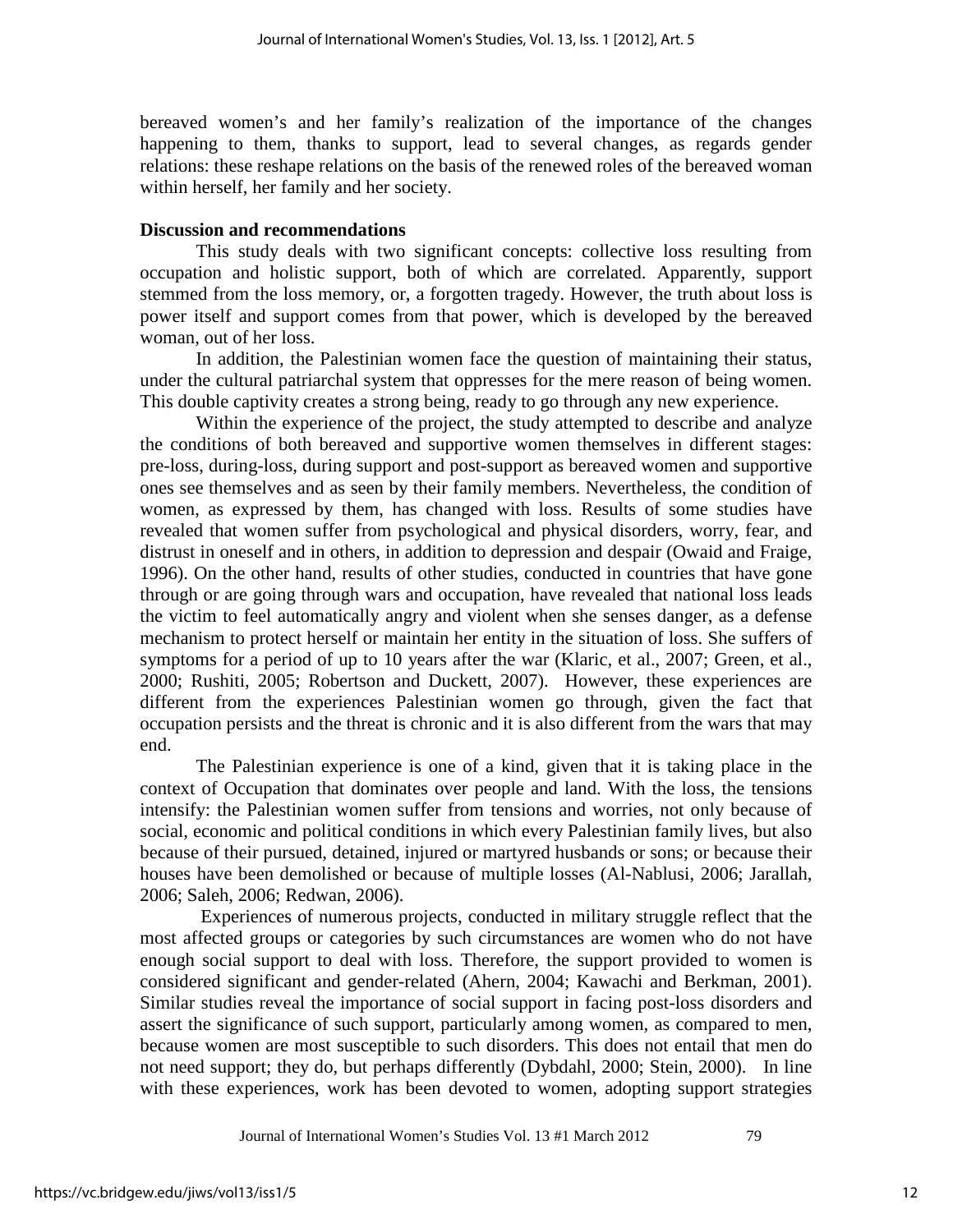oriented towards transforming women from "silent victims" to effective participants in social support and decision- makers in practical phases (Liebling et al., 2007; Liebling et al., 2008).

Even though the current study tackles collective loss, and in order to make support programs effective, it is important to use the holistic approach. Such approach seems significant in conservative societies, which view the individual from a collective perspective (Green, Friedman and Jong, 2003; Gupta, 2009). It is important to note that the family and society are part of the self-identity of individuals, their awareness and memory. It is necessary to intervene on the levels of family, local groups and the society, with a view to restoring and strengthening collective memory.

Thus, this holistic approach of social intervention postulates that the social intervention, which leads to changes is an effort to rebuild the society (International Development Research Center, 2008; Litsegard, 2008). In the context of this approach, the results of the current study show that the majority of bereaved women believe that they need external assistance as a consequence to loss. This consequence requires the utilization of such approach, asserting that it's necessarily to deal with loss through adopting an intervention that takes into account all parties: individuals, groups and institutions.

The holistic approach (Kostelny, 2006) postulates working with bereaved women in terms of five levels: women as survivors or bereaved woman, family members (particularly, husbands and children), members of the local community, social service providers and the society in general. This approach also deals with raising the awareness of different communal parties as regards psychological, historical, social and political contexts, which resulted in and produced such loss (Conner, 2005; Kostelny, 2006; Hinton, Navarro, and Pointe, 2006 ), and handling them as part of the support process.

The Palestinian experience concentrates on the bereaved-to-bereaved approach and through mutual support (Espanioli and Aweidah, 2007). Therefore, women, in the field, have been viewed as an independent, real entity: they are the guides, the supportive women and the facilitators as regards ways of facing the reality of Occupation (Abu-Baker, et al., 2004).

It's critical to view the training as imperative part of the holistic approach. It is expected that training programs would entail understanding the social, economic and political forces of loss (Barsalou, 2001) and understanding how to deal with traumas and loss, using the numerous support skills and methods. Intervention, during training days, is characterized by an identification of supportive women's needs in every step of the project and dealing with these during the training. This part of interference have provided better knowledge and experience for supportive women, as regards support skills, intra communication and inter-communication skills.

The experience of loss and the consequent support and bereaved women's realization as well as that of her family's of the importance of the changes that have taken place, as a result of support, all result in numerous changes in gender relations, reshaping them, based on the renewed roles of the bereaved woman within self, family and society.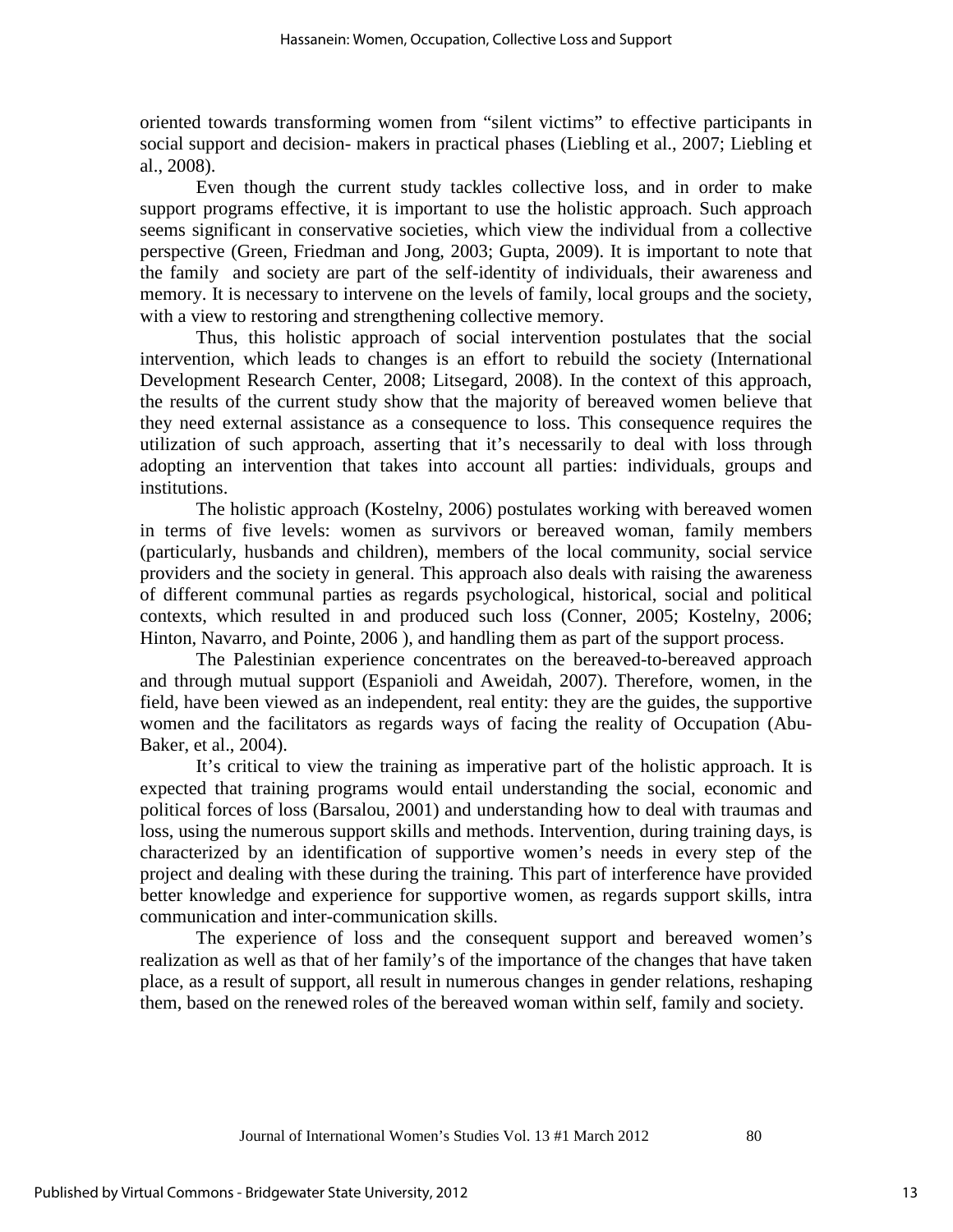# **Loss, Gender and Reshaping**

The reality of women, under the triple-faceted occupation (the dominance of the Occupation, the patriarchal domination and the domination resulting from her loss), has a definite, even clear characteristic: it determines gender relations. The ordinary person thinks that gender relations are fixed or even static relations – an incomplete presupposition, even an irrelevant one to reality. The opposite is true: relations are absolutely dynamic; they are interactive, affected by all the personal, familial, social, cultural, economic and political factors; they are reformulated and re-determined in line with new circumstances or external events in a certain historical period.

Using gender-related roles as instrument in struggle is a very necessary trend: struggles lead to open opportunities and create new challenges to women. They contribute to change the familiar relations; thus, they contribute to their movement towards decision-making positions. It is not necessary to talk about making political decisions; it is enough, in light of the most complicated, Palestinian reality that decisions are on the level of relations between men and women, in family, in near milieus, and on the level of making changes in the familiar of customs and traditions, particularly that relevant to loss.

When talking about loss and gender, it becomes more complicated. There is a need to think, contemplate and understand the effect of struggle and loss on gender, particularly gender-related roles and women's roles in the process of decision- making within the family, in institutions, and on the level of political decisions, in particular. It is logical that women empowerment, in general, and that of bereaved women, in particular, has different dimensions, not necessarily positive or negative, but they affect the development of gender relations. Therefore, gender, loss and support are polemic concepts, with women, occupation and wars being what relate them together.

Awareness of culture and roles played by women in the Palestinian society are necessary when talking about gender-based intervention programs. These matters are important, particularly during and after struggle. The best practices and most effective intervention methods are the ones that determine the role of women and status, through empowering her, in terms of family, society, economy and politics. In the case of our Palestinian society, the religious, legal and ideological conditions are considered influential factors in implementing any intervention.

# **Serious Issues and Desired Opportunities**

There are essential recommendations relevant to women, loss and support:

(1) Given the issues, relevant to the status of women in the Palestinian society, women cannot empower themselves by themselves nor can they make changes. Thus, collective work alleviates that burden to an extent. Forming women's networks is an idea that exists in the Palestinian society; however, the target is to establish a women's support network in the field of loss. The network may start with a few, searching for solidarity; sometimes their only objective is to find better ways to adapt with collective post-loss disorders, resulting from the continued practices of the Occupation. Nonetheless, with time and with the expansion of such networks, women will have a real effect.

(2) Cultural understanding is necessary for the development of any intervention program for women and loss, resulting from the presence of occupation. In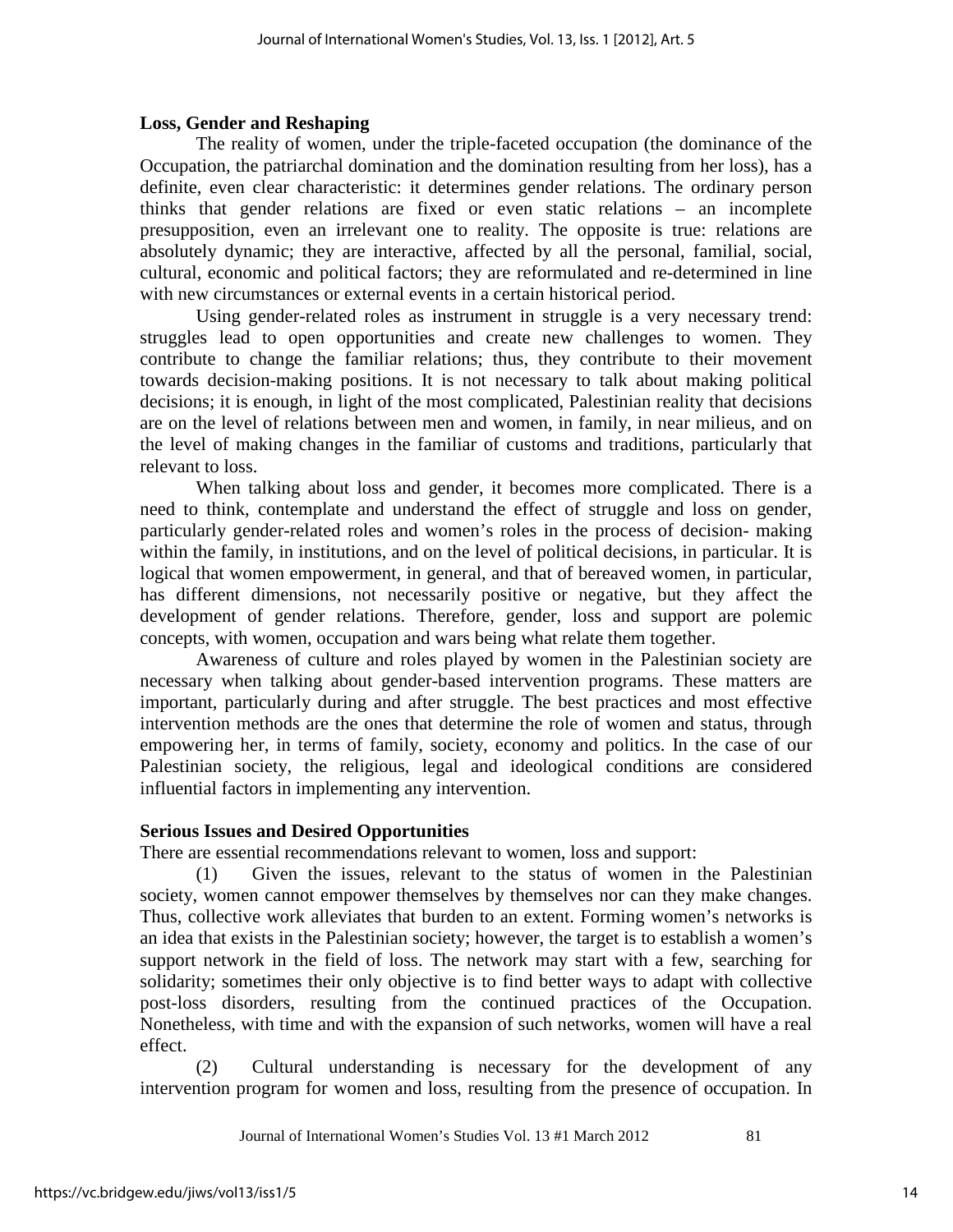other words, these programs have to take into account the cultural sensitivities. It is expected that both women and men will be integrated in the process of planning, implementing and evaluating these programs.

(3) Community-based participation is the key to any successful program. Such participation is concerned with a vital issue of cultural understanding, through the participation of men and women of the same community to highlight women's needs and abilities.

(4) The integration of women in the process of decision-making is a hard task, given the cultural, political and practical restrictions. Nevertheless, it has been proven that women affect the process of decision-making, as regards issues of loss in times of war or under continuous occupation. Women can raise the collective awareness of these issues and the resultant repercussions and negative outcomes on the level of family and society.

(5) When women become the main breadwinner in the family, they assume new social, economic and political roles. This shift in responsibilities may lead to increasing tension within the family and local communities. Attention should be dedicated to challenges that impede means of earning a living and that are faced by women during occupation. These new roles further develop new opportunities in the society.

(6) There still much to learn about the complicated issues relevant to the topic. The programs that are considered a reaction to such effect aim at improving the lives of affected women by adopting an integrated and interrelated approach. These programs are examples of popular, local initiatives: providing "crisis intervention teams", offering a group of services – medical, legal and counseling to bereaved women, increasing women's participation in decision-making roles, providing professional training to bereaved women, creating job opportunities in accordance with needs of bereaved women in a way that maintains their power.

# **References**

- Abdul-Hadi, F. (2007). If I own the option. Ramallah: the Center for legal and social counseling.
- Abu-Dakha, S. (2009). Social psychological effects of war on women in Gaza Strip and a proposed plan to intervene. Gaza: the Islamic University, Faculty of Education.
- Abul-Hassan, F. (2010). A comprehensive and detailed report on prisoners in Israeli jails. Ramallah: International solidarity Foundation. Palestine network for dialogue.
- Abu-Nada, I. (2003). The impact of parenting support on Posttraumatic Stress Disorder among Palestinian children in Gaza Strip, master thesis, School of Public Health, Gaza.
- Abu-Baker, Kh., Kevorkian, N., Aweidah, S. & Dait, E. (2004). Women, armed conflict and loss: the mental health of Palestinian women in the occupied territories. East Jerusalem: Women Studies Centre.
- Abu-Baker, Kh., Kevorkian, N., & dabit, G. (2006). Women, armed conflict and loss. *Arab Psychological Network Journal*, Issue 10: 179-182.
- Ahern, J. et al. (2004). Gender, social support, and posttraumatic stress in postwar Kosovo. *The Journal of Nervous and Mental Disease*. Vol. 192(11): 762-770.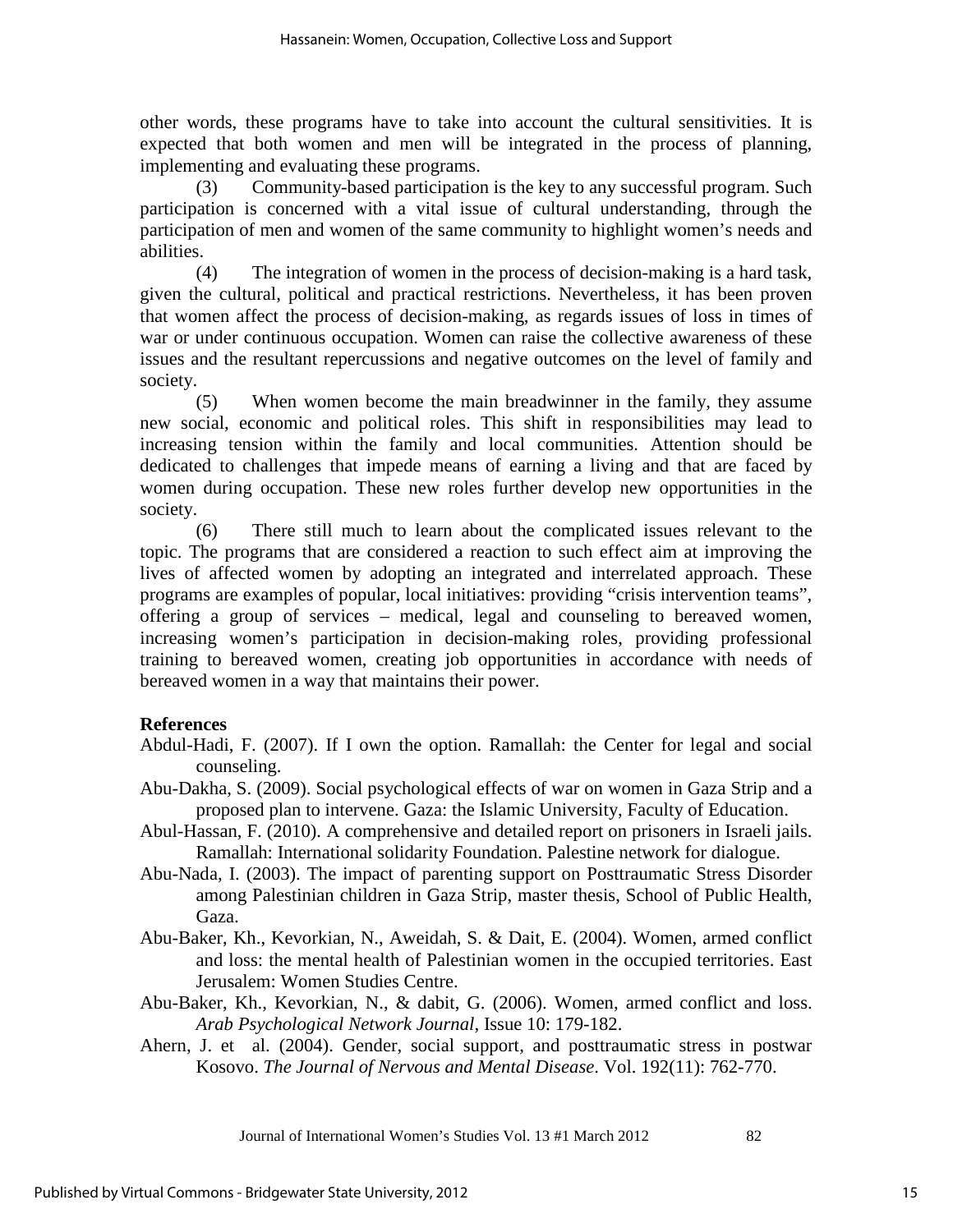- Al-Khawaja, J. (1996). Building scale disruption following pressures of shock in Kuwaiti society. *Psychological Studies*, 6: 313-330.
- Al-Majdalawi, A. (2004). Effect of Al-Aqsa Intifada psychic trauma of school performance among preparatory school children in Gaza Strip, master thesis, School of Public Health, Gaza.
- Al-Shemi, D. (2006). Psychological support to victims of wars and disasters. *Arab Psychological Network Journal.* Vol. 3, issue 12: 99-113.
- Bajraktarevic-Hayward, J. (2008).Community level interventions in working with torture and trauma survivors - nexus between theory and practice. Available at: [http://www.psychevisual.com/lecture.html?lecture=39.](http://www.psychevisual.com/lecture.html?lecture=39)
- Barsalou, (2001). Training to help traumatized populations. Special Report No. 79. Available at: http:// www.usip.org/files/resources/sr79.pdf.
- *C*onner, M. (2005). Coping and surviving violent and traumatic events. Available at: [http://www.crisiscounseling.org/TraumaLoss/CopingWithTrauma.htm.](http://www.crisiscounseling.org/TraumaLoss/CopingWithTrauma.htm)
- Drumm, R., Perry, S. & Pittman, S. (2001). Women of war: emotional needs of ethnic Albanian in refugees camps. *AFFILIA.* Vol. 16(4): 467-487.
- Dybdahl, R. (2000). Children and mothers in war: an outcome stress of a psychosocial intervention program. *Child Dev*. 72: 1214-1230.
- Espanioli, H, & Aweidah, S. (2007). Women, armed conflict and loss- the experience of bereaved women in mutual psychological support. Women Studies Centre. East Jerusalem: Al-Manar Modern Press.
- Green, B. et al. (2000). Outcomes of single versus multiple trauma exposure in a screening sample. *Journal of Trauma Stress*. 13(2): 271-286.
- Green, B., Friedman, M. & Jong M.(2003). Trauma interventions in war and peace: prevention, practice and policy. New York: Kluwer/Plenum Press.
- Gupta, R. (2009). The need for a holistic approach to social intervention. Available at: [http://t8web.lanl.gov/people/rajan/AIDS-india/MYWORK/designing.html.](http://t8web.lanl.gov/people/rajan/AIDS-india/MYWORK/designing.html)
- Hasanovic, M. et al. (2007). Psychological disturbances of war traumatized children foster and family settings in Bosnia and Herzegovina. Croat Med J., 48(2):145- 162.
- Hinton, A., Navarro, N. & Pointe, T. (2006). Truth, trauma and the victims of torture project: helping the victims of the Khmer Rouge. Cambodia: Transcultural Psychological Organization.
- Jarallah, S. (2006). The psychological trauma of Al-Aqsa Intifada. *Arab Psychological Network Journal.* Vol. 3, issue 12: 238-241.
- Kaddoumi, A. and Al-Helw. G. (2003). Disturbance following pressure of shock and coexistence with the parents of the martyrs of the intifada in the governorates of Nablus, Tulkarem and Qalqilya. *Arab Gulf Journal.* No. 89: 68-96.
- Kawachi, I. and Berkman, L. (2001). Social ties and mental health. *Journal of Urban Health.* 78:458-467.
- Klaric, M., Klaric, B., Stevanovic, A., Grkovic, J. & Jonovska, S. (2007). Psychological consequences of war trauma and postwar social stressors in women in Bosnia and Herzegovina. Croat Med J., 48(2): 167–176.
- Kostelny, K. (2006). A culture-based, integrative approach. In: Boothby N., Strang A. and Wessells, M. (eds.). A world turned upside down-social ecological approaches to children in war zones. CT, USA: Kumarian Press, pp. 19–37.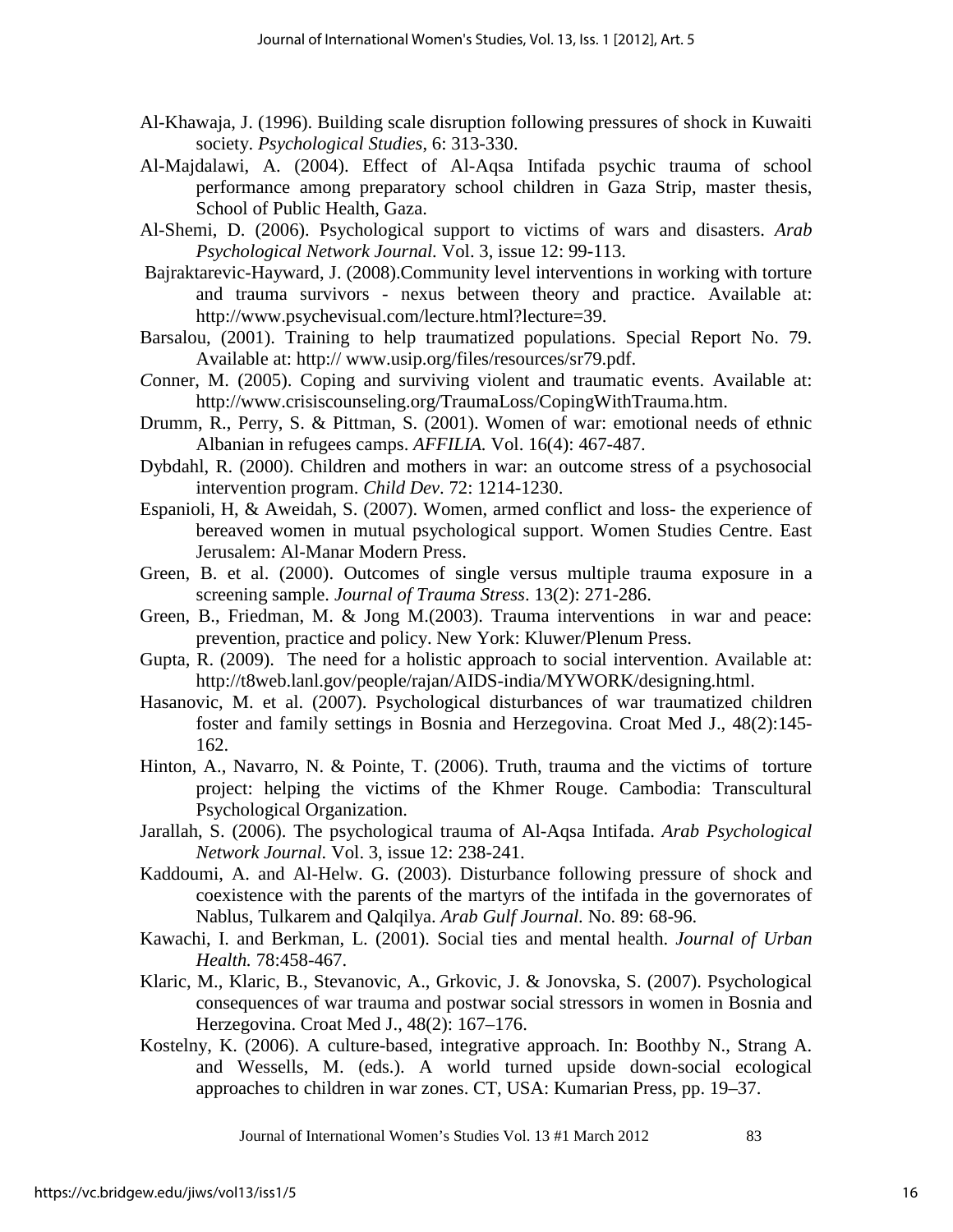- Krenawi, A., Graham, J. & Sehwail, M. (2004). Mental health and violence: trauma in Palestine- implication for helping professional practice. *Journal of Comparative Family Studies,* 35, 185-220.
- Kevorkian, N. (2004). The hidden casualties of war: Palestinian women and the Second Intifada- indigenous peoples. *Journal of Law, Culture and Resistance***,** 1(1): 67- 82.
- Kevorkian, N (2005). Voice therapy for women aligned with political prisoners: a case study of trauma among Palestinian women in the second Intifada .*Social Service Review.* Vol. 79 (2): 322-342.
- Kevorkian, N. and Khsheiboun, S. (2006). Coping with trauma: Palestinian children voicing out their rights. Jerusalem: World Vision.
- Liabre, M. & Hadi, F. (1997). Social support and psychological distress in Kuwaiti boys and girls exposed to Gulf Crisis. *Journal of Clinical Child Psychology,* 26: 247- 255.
- Liebling, H. et al. (2007). Experiences of women war torture survivors in Uganda: implications for health and human rights. *Journal of International Women's Studies.* Vol. 8 (4): 1-17.
- Liebling, H. et al. (2008). Violence against women in Northern Uganda: the neglected health consequences of war. *Journal of International Women's Studies.* Vol. 9 (3): 174-192.
- Litsegard, M. (2008). Alternative therapeutic interventions in trauma work In Cape Town. -An explorative study of holistic approaches in a field of social work practice. Available at: [http://www.essays.se/essay/55dca5e4fd/.](http://www.essays.se/essay/55dca5e4fd/)
- Nabulsi, M. (2006). Caring for victims of collective violence. *Arab Psychological Network Journal*. Vol. 3, issue 12: 132-125.
- Owaid, S. Fraige A. (1996). Psychological disorders among Kuwaiti families after Iraqi aggression. *Psychological Studies*. Vol. 6 (3): 133-153.
- Punamaki, L., Qouta S. & Al- Sarraj E. (2007). How family members express psychological distress and resources in war trauma? Gaza: Community Mental Health Program.
- Radwan, J. (2006). Psychological consequences of traumatic experiences. *Arab Psychological Network Journal*. Vol. 3, issue 12: 14-19.
- Robertson, C. & Duckett, L. (2007). Mothering during war and postwar in Bosnia. *Journal of Family Nursing*. Vol. 13(4): 461-478.
- Rushiti, F. (2005). A controlled study of the experiences of traumatized women in relation with their martial, parental and sexual life in Kosovo**.** Prishtina, Kosovo: The Kosovo Rehabilitation Centre for torture Victims.
- Saleh, H. (2006). Trouble after shock pressure. *Arab Psychological Network Journal*. Vol. 3, issue 12: 9-14.
- Shaath, N. and Thabet, A. (2007). Psychological Trauma of the occupation and its impact on the grief and distress. *Arab Psychological Network Journal.* Vol. 4, issue 13: 24-37.
- Somasundaram, D. (2007). Collective trauma in northern Sri Lanka: a qualitative psychosocial-ecological study. Department of Psychiatry, University of Adelaide, Australia & University of Jaffna, Sri Lanka. Available at:

[http://www.pubmedcentral.nih.gov/articlerender.fcgi?artid=2241836.](http://www.pubmedcentral.nih.gov/articlerender.fcgi?artid=2241836)